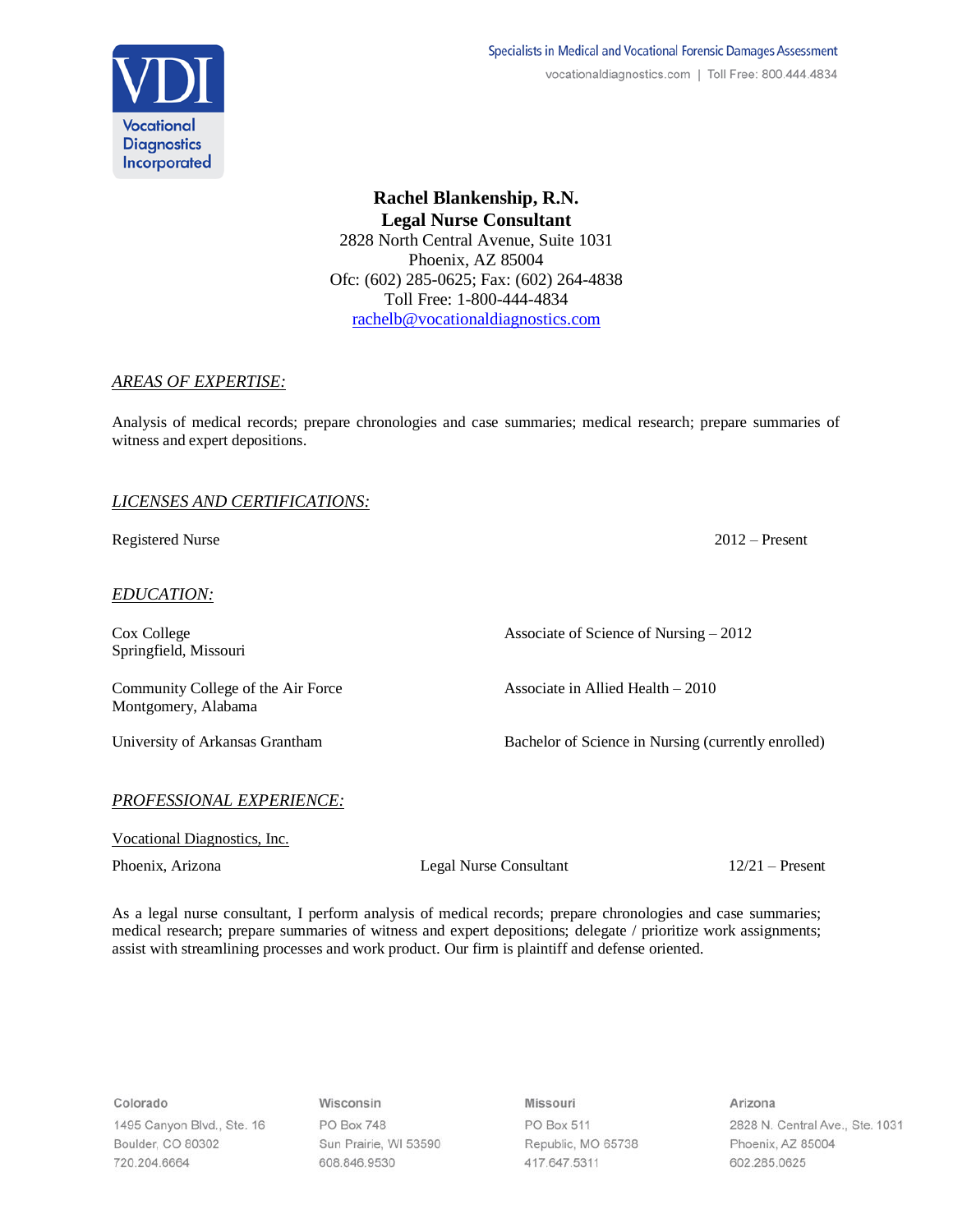#### *PROFESSIONAL EXPERIENCE (Cont'd.):*

| Mercy Hospital        | Manager of Patient Logistics | $07/20 - 12/21$ |
|-----------------------|------------------------------|-----------------|
| Springfield, Missouri |                              |                 |

Regional Manager over patient flow departments including: Patient Placement, Staffing, Transfer Center, and House Supervisors. Oversees budgeting/productivity, House capacity plan management, management of standard work, patient prioritization matrix, orientation/onboarding processes, throughput monitoring including length of stay (LOS).

| <b>Mercy Hospital</b> | House Supervisor (PRN) | $05/19 - 07/20$ |
|-----------------------|------------------------|-----------------|
| Springfield, Missouri |                        |                 |

House Supervisor duties include allocation of staff, allocation of patients, assisting with emergency situations (rapid response, code blues, falls), covering leadership tasks/responsibilities (coworker conflicts/issues, patient complaints/issues), liaison between senior leadership and floor staff, communicate with other hospital HS regarding flow/divert status, and assist with the overall flow of the hospital.

| Mercy Hospital        | 7D Clinical Observation Unit | $10/17 - 07/20$ |
|-----------------------|------------------------------|-----------------|
| Springfield, Missouri |                              |                 |

Clinical Supervisor for the Clinical Observation Unit where ER patients are kept for observation pending test results. Discharge or inpatient status facilitated with the goal of discharge at 17hours. Worked with UM on appropriate use/guidelines for observation status. Fast-paced environment. Duties include patient care, daily/monthly audits, finalizing staff schedules, managing, code cart management, and staffing/productivity management, attendance monitoring, corrective action, interviewing applicants, precepting new hires, supply management, and assisting in the overall flow of the unit.

| Oxford Home Health    | Registered Nurse | $11/16 - 07/17$ |
|-----------------------|------------------|-----------------|
| Springfield, Missouri |                  |                 |

Duties include driving to/from patient homes to complete hospital discharge information, medication list reconciliation, medication instructions, wound care management, and blood draws.

| <b>Travel Emergency Room Nurse</b> | $01/15 - 11/16$ |
|------------------------------------|-----------------|
|                                    |                 |

- DePaul Hospital in Bridgeton, MO
- Mountain West Medical Center in Tooele, UT
- St. Mark's in Salt Lake City, UT
- Phelps County in Rolla, MO

| Mercy Emergency Trauma Center | Registered Nurse | $04/13 - 05/15$ |
|-------------------------------|------------------|-----------------|
| Springfield, MO               |                  |                 |

Level I Trauma Center. Roughly 95,000 ER visits a year. Experience with precepting new hires, triage, zone captain, STEMI, stroke, respiratory/airway compromise, cardiac arrest, minor and major trauma, psychiatric, sedations, and assisting providers at bedside with procedures.

| Mercy Burn Unit | Registered Nurse (PRN) | $02/14 - 03/15$ |
|-----------------|------------------------|-----------------|
| Springfield, MO |                        |                 |

Care for critically ill and stable burn patients from admission to discharge across the age spectrum with various acuities. Assess and manage wounds appropriately; debridement, topical medications, bandages as ordered, and assist providers with bedside procedures.